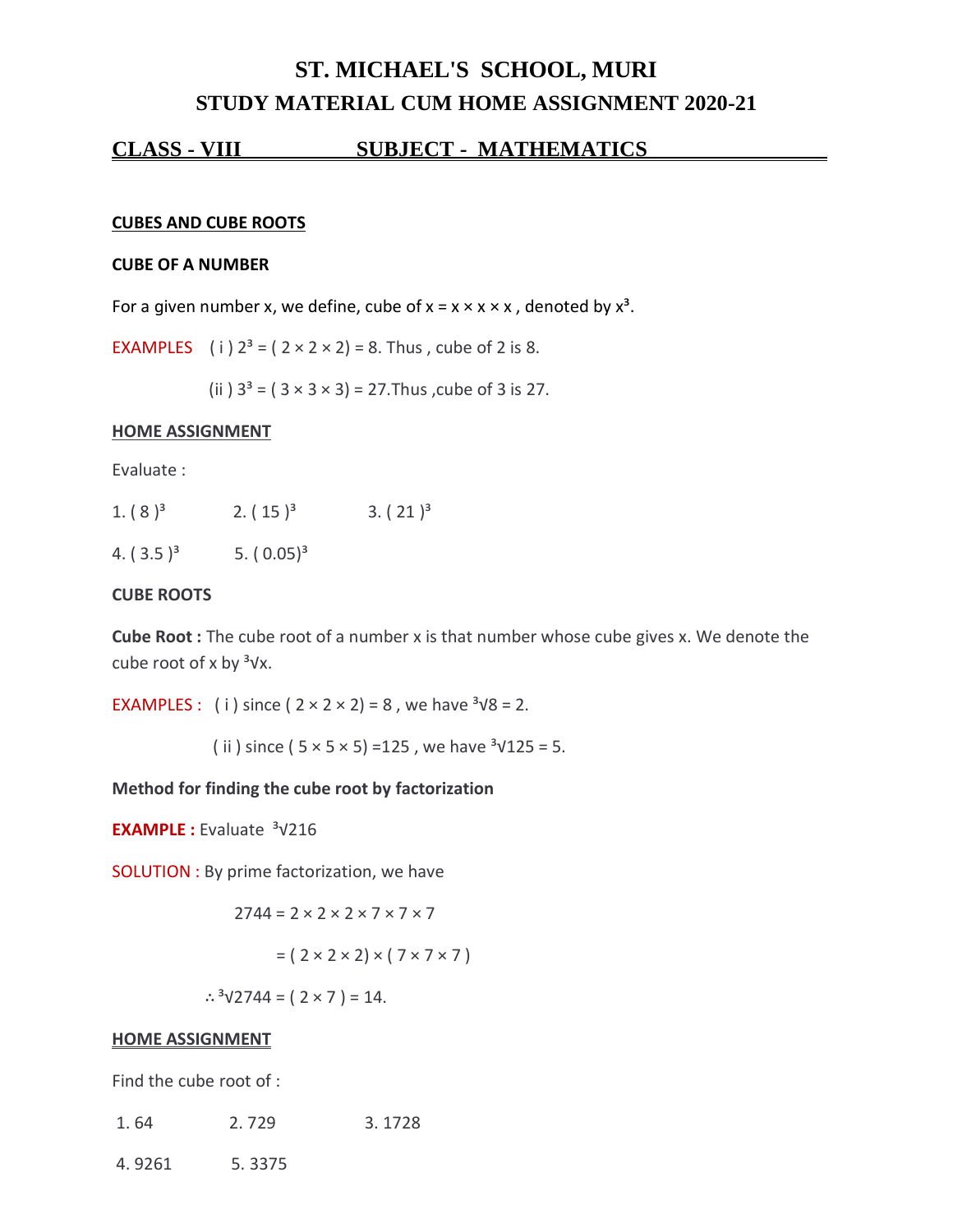### **FACTORISATION**

**FACTORS** When an algebraic expression can be written as the product of two or more expressions, then each of these expressions is called a factor of the given expression.

**FACTORISATION** The process of finding two or more expressions whose product is the given expression is called factorization.

### **FACTORISATION WHEN EXPRESSION IS A PERFECT SQUARE**

**FORMULAE : ( i )**  $a^2 + b^2 + 2ab = (a + b)^2$ 

 $(iii)$   $a^2 + b^2 - 2ab = (a - b)^2$ 

EXAMPLE : Factorise : x² − 20x + 100

SOLUTION : We have,

 $(x)^{2} + (10)^{2} - 2 \times x \times 10$ 

∴ ( $x - 10$ )<sup>2</sup> Ans

# **HOME ASSIGNMENT**

- 1.  $x^2$  + 8x + 16 2.  $x^2$  14x + 49
- 3.  $x^2$  + 6ax + 9a<sup>2</sup> 4. a<sup>2</sup>b<sup>2</sup> 6abc + 9c<sup>2</sup>
- 5. 121a² − 88ab + 16b²

### **FACTORISATION OF QUADRATIC TRINOMIALS**

EXAMPLE : Factorise  $x^2 + 8x + 15$ 

Solution : Find two numbers whose sum = 8 and product = 15

clearly,the numbers are 5 and 3.

therefore  $x^2$  + 8x + 15

$$
= x^2 + 5x + 3x + 15
$$

$$
= x(x + 5) + 3(x + 5)
$$

$$
= (x+5)(x+3)
$$